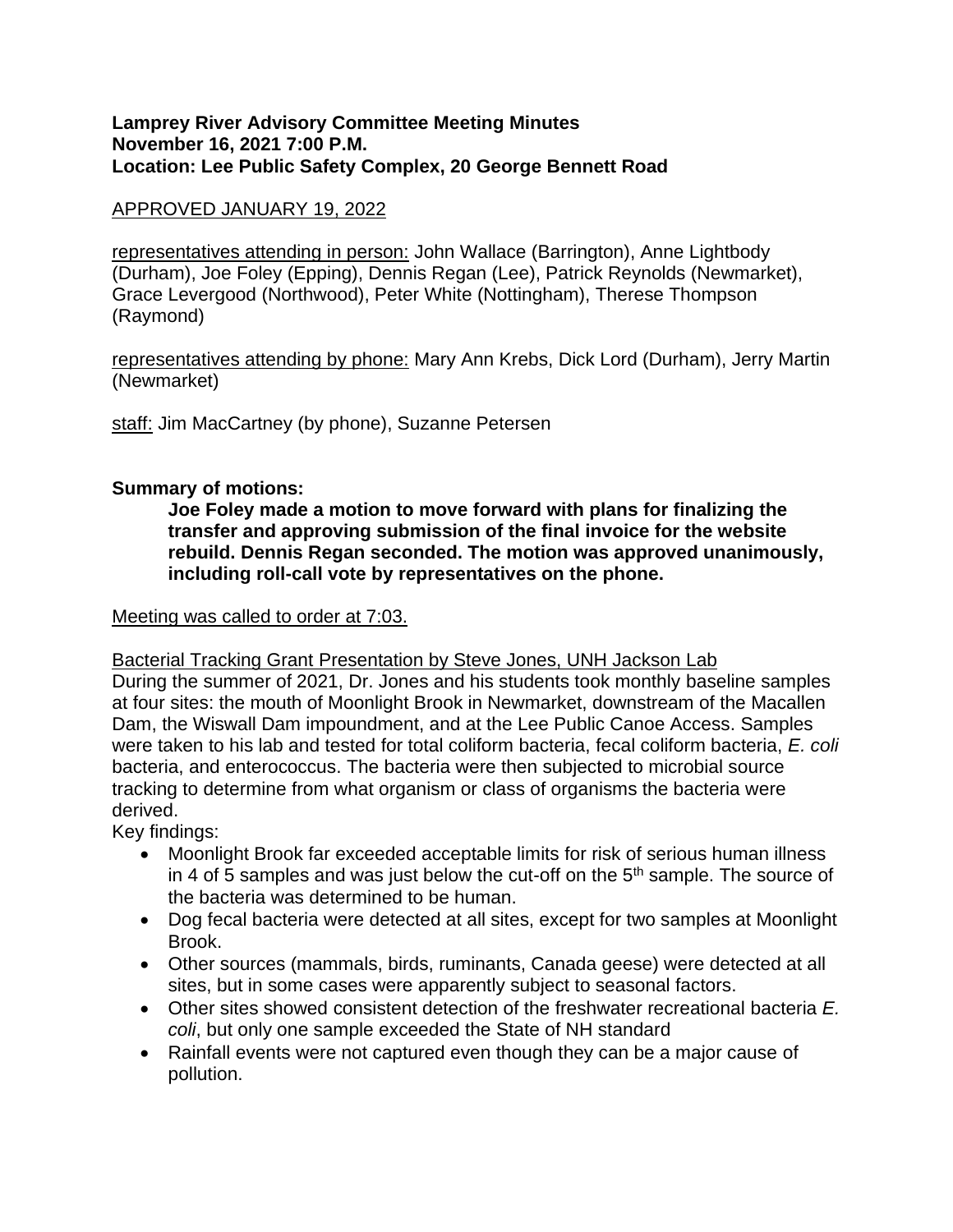• Results will be shared with PREP, GBNERR, NHDES, and towns. Moonlight Brook warrants further investigation, particularly leaks in public infrastructure.

## Welcome new representative Peter White from Nottingham

## Approval of minutes from September 21, 2021:

Patrick Reynolds made a motion to approve the minutes as presented. Dick Lord seconded. Motion passed with 9 yes votes, including roll-call votes by representatives on the phone, and 2 abstentions.

## Financial report:

The bank activity report and land protection fund report were reviewed, with no concerns noted. The year-to-date report was not yet available.

## Workgroup updates:

- Grants:
	- o Bacterial tracking, final report should be in soon, see notes from presentation.
	- o Little River Trail improvements: The wetlands permit to construct two wooden stream crossings was approved by NHDES. They will be built next year. The kiosk panel has been completed and installed.
	- o Wiswall water quality: New equipment has been installed. Final report should be in soon.
	- o Erosion modeling: Equipment has been installed and summer work summary has been received.
- Outreach:
	- o Presentations and field trips were offered to two senior citizen groups in September and October.
	- o The new website is nearing completion and committee members have had a chance to explore the site. **Joe Foley made a motion to move forward with plans for finalizing the transfer and approving submission of the final invoice for the website rebuild. Dennis Regan seconded. The motion was approved unanimously, including roll-call vote by representatives on the phone.**
- Recreation:

A cost estimate for proposed work at the Lee Public Canoe Access has been requested, but not yet received.

- History: Nothing to report.
- Wildlife: Nothing to report.
- Project review: Four projects were reviewed immediately prior to tonight's meeting:
	- o Nottingham, Kubota Gravel, AoT
	- o Epping, Governors Run, AoT
	- o Epping, 417 North River Road, shoreland
	- o Newmarket, Tucker Well, wetlands